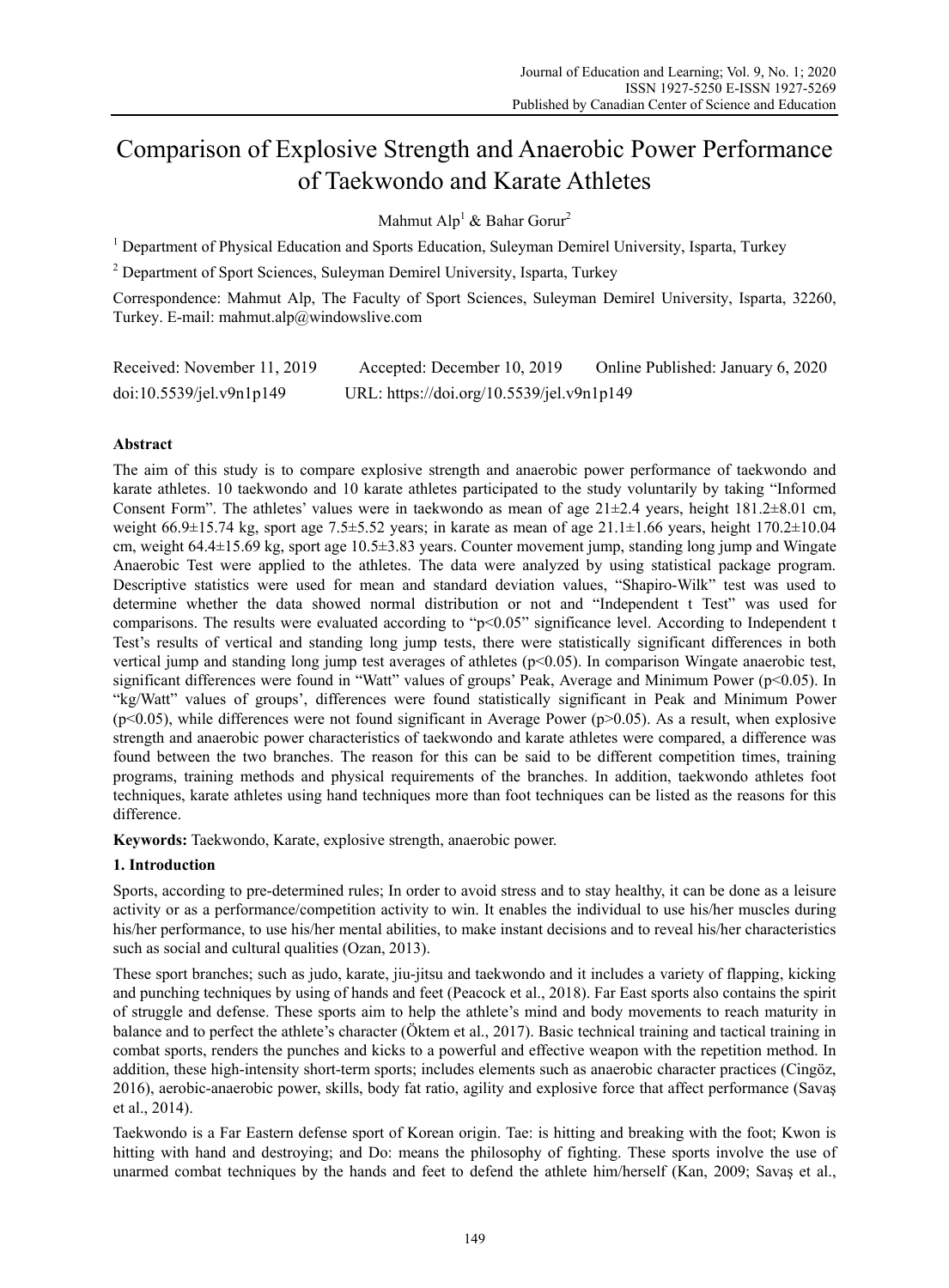2014). Due to the taekwondo athletes have a strong instinct, they apply right-to-left dodging or bending movements in a variety of ways for self-protection and defending themselves against the attack from the rival. In order to apply these movements, to escape from the attack and to make defense, to kick by jumping, to apply counter-attack, the athlete needs anaerobic leg strength (explosive power) (Boyalı, 1997).

The word Karate-Do means the path of empty hands (Ramia et al., 2019).Karate is interpreted as self-defense with empty hands, in other words, without using weapons, tools or instruments (Savaş et al., 2014).Karate; It is a traditional martial art on the Okinawa island of Japan and was modernized by Funakoshi Gichin in the 1917s (Seong-Kon, 2018). In karate-do, techniques often require explosive strength and ability to use force. In karate-ka's technical attacks, block and genius applications (defense), to be able to move faster than the rival, it needs power. It is a branch that Aerobic energy system is used predominantly, but the anaerobic system is used in determining the result. This is a special sport related to the high anaerobic capacity values of the athletes and their resistance to fatigue (Turgut et al., 2016). In Karate competitions, it includes short and tiring repetitions. The first hit (kick-punch) is important to win. Athletes attack or defend. The attacker tries to surprise (give initiative) the rival to shorten the stroke distance and attack quickly. The defending athlete escapes from the rival's attack to the right or left and blocks the attacker's shot. Therefore, speed, displacement, power (Katić et al., 2005), such as sliding, are part of performance. Karate athletes are usually very quick and strong (Roschel et al., 2009).

Anaerobic power is defined as the ability of the individual to use the phosphogen system in short-term high-intensity muscle activities (Ozan et al., 2013). Some researchers have indicated that anaerobic power and capacity are the determinants of performance in sports branches that require speed, jump, sudden speed or direction change (Üstündağ et al., 2017). Anaerobic performance is a term that expresses great importance for sports branches requiring speed and explosive force (Ozan et al., 2013). Anaerobic performance comes to the forefront in many other sports such as taekwondo, karate, ski (alpine), gymnastics, as sudden and high intensity power is needed (Ozan et al., 2013; Özkan et al., 2002; Üstündağ et al., 2017). Karate consists of many explosion techniques. Technical strokes last for 1–3 seconds, while intensive strokes last for 18 seconds (Ravier et al., 2006). In taekwondo competitions; agility, anaerobic strength and endurance are very important. Taekwondo competitions consist of 3 rounds of two minutes each round and heart rate increase to an average of 85% in these competitions. So, it proves that this sport has high intensity. Therefore, athletes need to develop their anaerobic power to succeed in competitions. Because scoring is taken with very short attacks. Taekwondo athletes also need explosive strength to react (Seo et al., 2015; Taskın et al., 2016).

Taekwondo and Karate branches with similar characteristics, it is clear that their explosive strength and anaerobic power are so important. The aim of this study is to compare the explosive strength and anaerobic power performance of Taekwondo and Karate athletes.

### **2. Method**

### *2.1 Participants*

10 taekwondo and 10 karate athletes participated to the study voluntarily by taking "Informed Consent Form". The athletes' values were in taekwondo as mean of age  $21\pm2.4$  years, height  $181.2\pm8.01$  cm, weight  $66.9\pm15.74$ kg, sport age 7.5±5.52 years; in karate as mean of age 21.1±1.66 years, height 170.2±10.04 cm, weight 64.4±15.69 kg, sport age 10.5±3.83 years. We applied the principles outlined in the Declaration of Helsinki.

### *2.2 Measures*

### 2.2.1 Measurement of Height

The height of the athletes was measured by using a SECA brand height scale having an accuracy of 0.01 mm sensitivity. The values were recorded as "cm".

### 2.2.2 Measurement of Weight

The body weight of the athletes was measured by using a SECA brand weight scale having an accuracy of 0.001 kg sensitivity. The values were recorded as "kg".

### 2.2.3 Measurement of Body Mass Index

Calculated by dividing the body weight (kg) by the square of the body height  $(m<sup>2</sup>)$ .

### 2.2.4 Vertical Jump Test

Counter movement jump (CMJ) test was applied to athletes by starts from an upright position with hands on hips, followed by a downward movement, immediately into a vertical jump. The best results were recorded as "cm"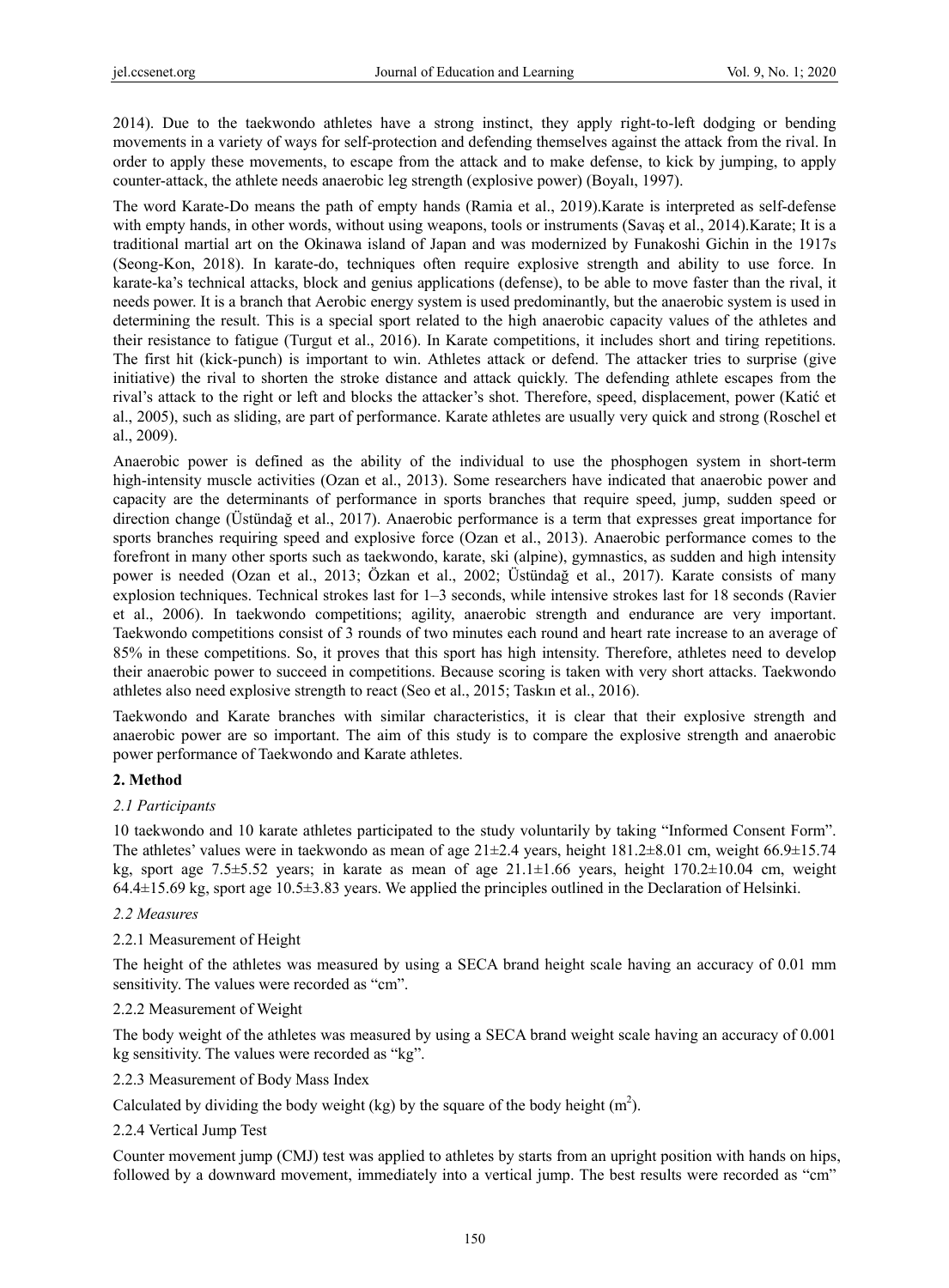from tool measuring digitally. "Takei jump-meter" was used with measurement capacity between 5 cm to 99 cm, showing the distance digitally by leaping with waist stuck.

## 2.2.5 Standing Long Jump Test (SLJ)

The distance between the line at the jumping point and the last trace of the athletes was measured after the athletes jumped without gaining speed at the standing point with both legs. The test was retreated twice, and the best score was recorded.

## 2.2.6 Wingate Anaerobic Test (WAnT)

Initially, the warm-up was performed (5 minutes) with 2- to 3-second duration flat-out sprints performed at the beginning of the fourth minute of warm-up. Tests were started 5 minutes after the end of the warm-up period. The WAnT consisted of exercise performed at maximal power for 30 seconds with an external resistance corresponding to 75 g.kg $^{-1}$  body mass. The cycle ergometer (Monark Ergomedic 894-E, Sweden) protocol began without external resistance, which was added immediately after the test was initiated. Pedal revolution rate was determined by Monark Anaerobic Test Software. Values were obtained at 5-second intervals and after calculated the peak power (PP) in the initial 5-second period, average power (AP) for 30 seconds, minimal power (MP) and drop power (DP); peak power per weight (PP/Wkg), mean power per weight (AP/Wkg), minimal power per weight (MP/Wkg) and drop power per weight (DP/Wkg) (Zagatto et al. 2009).

## *2.3 Statistical Analysis*

The data were analyzed by using statistical package program. Descriptive statistics were used for mean and standard deviation values, "Shapiro-Wilk" test was used to determine whether the data showed normal distribution or not and "Independent t Test" was used for comparison between groups. The results were evaluated according to "p<0.05" significance level.

## **3. Results**

| Table 1. Independent t test's results of CMJ and SLJ |  |
|------------------------------------------------------|--|
|------------------------------------------------------|--|

|            | Group     | Mean  | SD    |         |      |  |
|------------|-----------|-------|-------|---------|------|--|
| $CMJ$ (cm) | Karate    | 60.3  | 15.69 | $-2.53$ | .021 |  |
|            | Taekwondo | 75.9  | 11.57 |         |      |  |
| $SLJ$ (cm) | Karate    | 206.7 | 27.23 | $-1.29$ | .212 |  |
|            | Taekwondo | 212.2 | 15.73 |         |      |  |

Table 1 shows the Independent t Test's results of CMJ and SLJ. According to Table 1, there were statistically significant difference in CMJ (p<0.05), but there were not in SLJ test averages of Taekwondo and Karate athletes  $(p>0.05)$ .

Table 2. Independent t test's results of WAnT

|                   |         | Group     | Mean   | <b>SD</b> | t    | р    |
|-------------------|---------|-----------|--------|-----------|------|------|
| <b>PP</b>         | Watt    | Karate    | 427.87 | 134.78    | 3.26 | .004 |
|                   |         | Taekwondo | 644.84 | 161.11    |      |      |
|                   | kg/Watt | Karate    | 6.97   | 1.54      | 2.54 | .020 |
|                   |         | Taekwondo | 9.26   | 2.4       |      |      |
| AP<br>Watt        |         | Karate    | 318.36 | 102.48    | 2.92 | .009 |
|                   |         | Taekwondo | 469.48 | 127.29    |      |      |
|                   | kg/Watt | Karate    | 5.12   | .99       | 2.59 | .018 |
|                   |         | Taekwondo | 6.48   | 1.33      |      |      |
| <b>MP</b><br>Watt |         | Karate    | 125.92 | 27.83     | 2.19 | .041 |
|                   |         | Taekwondo | 249.61 | 24.01     |      |      |
|                   | kg/Watt | Karate    | 1.89   | 1.62      | 2.27 | .036 |
|                   |         | Taekwondo | 3.55   | 1.65      |      |      |
| <b>DP</b>         | Watt    | Karate    | 319.16 | 47.63     | 1.18 | .253 |
|                   |         | Taekwondo | 394.14 | 36.15     |      |      |
|                   | kg/Watt | Karate    | 5.02   | 2.28      | 1.39 | .181 |
|                   |         | Taekwondo | 6.26   | 1.66      |      |      |

Table 2 shows Independent t Test's results of WAnT. According to Table 2, significant differences were found in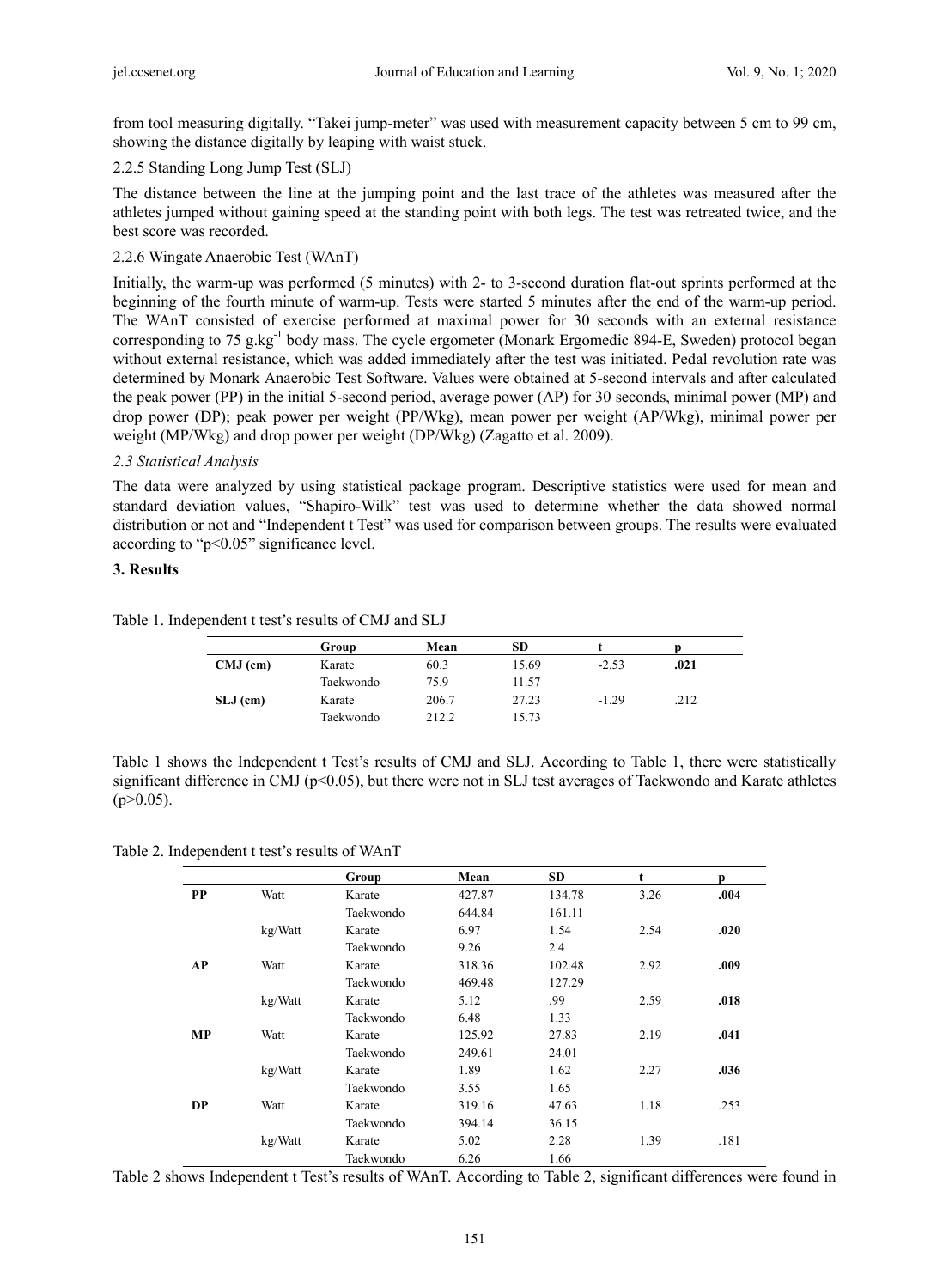"Watt" and "kg/Watt" values of groups' Peak, Average and Minimum Power (p<0.05), but differences were not found significant in "Watt" and "kg/Watt" values of groups' Drop Power (p>0.05).

## **4. Discussion**

Muscle power is directly measured as a output of anaerobic power using dynamometers, force platforms or jump meters; however, expensive and nonportable devices may not be feasible for population-based studies. As a result, muscle power is often predicted using equations that incorporate vertical jump height, which can be easily measured with these measurement equipments. So, the vertical and standing long jump demonstrate greater reliability and are commonly used to predict peak power of the lower limbs (Gomez-Bruton et al., 2019, Acero et al., 2011).

In our study, results of CMJ and SLJ tests show that there were statistically significant differences there were statistically significant difference in CMJ ( $p<0.05$ ), but there were not in SLJ test averages of Taekwondo and Karate athletes  $(p>0.05)$ .

Suna and Kumartaşlı (2017) investigated aerobic, anaerobic combine technical trainings' effects on performance. They found significant differences in vertical jump pre and post-test values. Faraji et al. (2016), selected 40 male kumite athletes at the World Karate Championship. Significant differences were found from these athletes vertical jump test, standing long jump and PP as 957.5±164.11 Watt. Boyalı (1997), applied a test for a comparison of vertical jump in 15 male taekwondo athletes, so he found a significant increase in vertical jump values ( $p<0.05$ ). Özsoy et al. (2018), in a test made with 25 male taekwondo athletes and 20 poomse athletes found a significant difference between vertical jump test (taekwondo athlete  $X = 233 \pm 21.1$  cm, poomse  $X =$ 216±16.6 cm) (p>0.05). Turna et al. (2019) investigate the effects of a six-week training program on several performance parameters. They found significant differences in CMJ test results and stated that the 6-week training process positively affected the increase in performance.

In many studies show the difference in vertical and standing long jump, but there are many of them show opposite. For example, Öktem and Şentürk (2017), as a result of an 8-week intensive training program, found a significant difference (p<0.05) between 15 male young national Karate athletes' standing long jump test with an average of 265±.10 cm, and 15 male young national wrestling athletes' standing long jump test average 192.6 $\pm$ 0.21 cm. however, there was no significant difference between the vertical jump test means (p>0.05). Turna and Kılınç (2016) assessed the performance parameters according to combined performance analysis conducted routinely. They found the differences insignificant in vertical jump values. Aslan et al. (2011), in a test done with 80 male athletes stated the vertical jump test average as  $61.77\pm7.3$  cm and average of standing long jump test as 245.35±14.77 cm. Türkeri (2007) in a study done with 53 male, 22 female karate athletes, he stated the average vertical jump test as 36.9±7.91 cm.

Sport performance can be assessed with 5 main components. These include cardiorespiratory endurance, muscle strength/strength, muscle endurance, flexibility and body composition. Anaerobic activity is defined as energy expenditure using anaerobic metabolism (without oxygen) lasting less than 90 seconds using a strenuous effort. During the WAnT, two main energy sources are tested. The first is the adenosine triphosphate-phosphospreatine (ATP-PCr) system, which lasts 3 to 15 seconds during maximum effort. The second system is anaerobic glycolysis that can be sustained for the rest of the all-out effort (Wilmore & Costill, 2004). Therefore, WAnT measures the ability of muscles to work using both ATP-PCr and glycolytic systems. Taekwondo, Karate, Football, Gymnastics and many other sports during the competition intensely uses anaerobic metabolism (Zupan et al., 2009).

In our study, results of Want, significant differences were found in "Watt" and "kg/Watt" values of groups' PP, AP and MP (p<0.05), but differences were not found significant in "Watt" and "kg/Watt" values of groups' DP (p>0.05). When the studies in the literature similar to our study on the evaluation of anaerobic power and explosive strength parameters were examined; Ozan (2013); found the anaerobic power levels of wrestlers 11.22 W/kg, football players 9.90 W/kg, cyclists 10.64 W/kg, tennis players 9.81 W/kg, boxers 9.96 W/kg, and taekwondo 10.51 W/kg. In the study of Üstündağ et al. (2017), it has been determined significant differences in PP value of 10 boxing athletes as 11.55±1.34 W/kg, MP as 4.75±1.22 W/kg; 20 weightlifting athletes PP as 14.54±1.82 W/kg, and MP value 3.32±2.17 W/kg; 6 taekwondo athletes PP as 11.51 W/kg, and MP as 4.98±.95 W/kg. Baynaz et al. (2017), 20 sedentary women with a 6-week training program in the study, control group found the PP pre-test averages as 524.08±226,10 W, and post-test averages as 532.00±205.53 W; training group found the PP pre-test averages as  $534.30\pm252.93$  W, and post-test averages as  $662.60\pm219.06$  W. So, they defined the differences statistically significant. Suna et al. (2016) found the PP of basketball players as 998.59±73.66 W, and handball players as 830.47±128.54 W. So, the difference found significant between two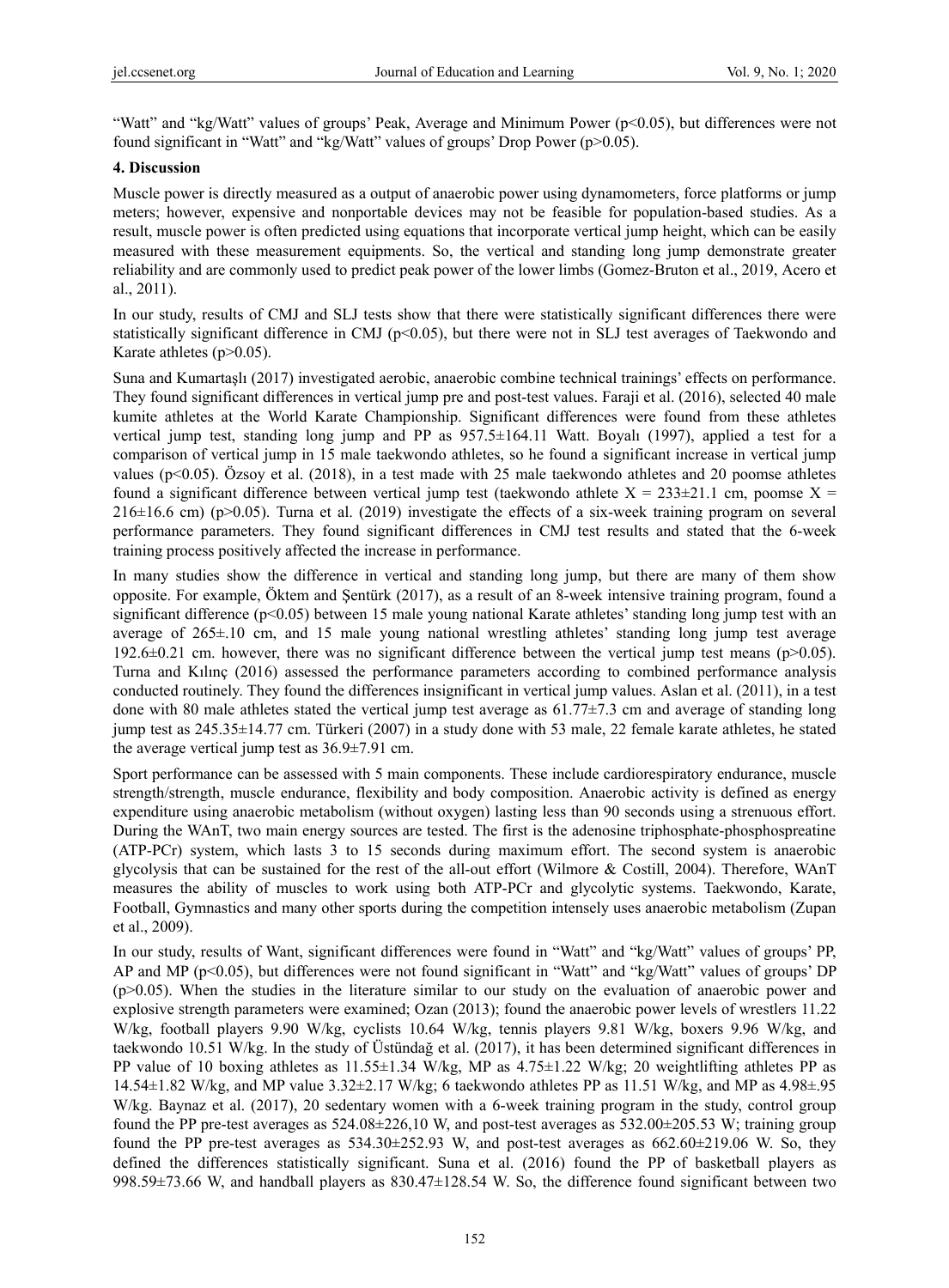groups. Güvenç and Turgut (2004), in a test made with 50 trained athletes found a significant difference ( $p<0.05$ ) between averages of anaerobic power values (PP 835.16±110.43 W; AP 625.68±93.56 W; MP 414.48±88.11 W) and mean values of anaerobic power values of evening measurements (peak power 863.78±113.04; AP 679.58±96.66 W; MP 477.77±94.26 W).

#### **5. Conclusion**

As a result, when explosive strength and anaerobic characteristics of taekwondo and karate athletes were compared, a difference was found between the two branches. The reason for this can be said to be different competition times, training programs, training methods and physical requirements of the branches. In addition, dissimilarity in foot techniques of taekwondo athletes, karate athletes also use hand techniques more than foot techniques can be listed as the reasons for this difference. It is also believed that our study will serve as a reference source for future studies and will shed light on sports scientists and coaches accordingly.

#### **References**

- Acero, R. M., Fernandez-del, O. M., Sanchez, J. A., Otero, X. L., Aguado, X., & Rodriguez, F. A. (2011). Reliability of squat and countermovement jump tests in children 6 to 8 years of age. *Pediatr Exerc Sci*, *23*, 151–160. https://doi.org/10.1123/pes.23.1.151
- Aslan, C. S., Büyükdere, C., Köklü, Y., Özkan, A., & Özdemir F. N. Ş. (2011). Elit altı sporcularda vücut kompozisyonu, anaerobik performans ve sırt kuvveti arasındaki ilişkinin belirlenmesi. *Uluslararası İnsan Bilimleri Dergisi*, *8*(1), 1613–1628.
- Baynaz, K., Acar, K., Çinibulak, E., Atasoy, T., Mor, A., Pehlivan, B., & Arslanoğlu, E. (2017). The effect of high intensity interval training on flexibility and anaerobic power. *Journal of Human Sciences*, *14*(4), 4088– 4096. https://doi.org/10.14687/jhs.v14i4.5062
- Boyalı, E. (1997). *18–22 yaş erkek taekwondocularda kuvvet antrenmanlarının anaerobik güce etkisi*. Selçuk Üniversitesi Beden Eğitimi ve Spor Anabilim Dalı.
- Çingöz, Y. E. (2016). *Cinsiyete göre yetişkin (kadın-erkek) karate ve taekwondo sporlarında el tercihi ve başarı arasındaki ilişkinin incelenmesi*. Muğla Sıtkı Koçman Üniversitesi Beden Eğitimi ve Spor Anabilim Dalı, Yüksek Lisans Tezi.
- Faraji, H., Nikookheslat, S. D., Fatollahi, S., & Alizadeh, M. (2016). Physical and physiological profile of elite Iranian karate athletes. *International Journal of Applied Exercise Physiology*, *5*(4), 35–44.
- Gomez-Bruton, A., Gabel, L., Nettlefold, L., Macdonald, H., Race, D., & McKay, H. (2019). Estimation of peak muscle power from a countermovement vertical jump in children and adolescents. *The Journal of Strength & Conditioning Research*, *33*(2), 390–398. https://doi.org/10.1519/JSC.0000000000002002
- Güvenç, A., & Turgut, A. (2004). Anaerobik test sonrası anaerobik güç, kapasite ve kalp atım hızı değerlerinde ddiumal (gün içi) değişimin incelenmesi. *Gazi Üniversitesi Beden Eğitimi ve Spor Bilimleri Dergisi*, *9*(1), 61–70.
- Kan, Ö. (2009). *12 haftalık anaerobik antrenman programının 14–16 erkek taekwondocuların kan laktat ve elektrolit düzeylerine etkileri*. Selçuk Üniversitesi Beden Eğitimi ve Spor Anabilim Dalı, Yüksek Lisans Tezi.
- Katić, R., Blažević, S., Krstulović, S., & Mulić, R. (2005). Morphological structures of elite karateka and their impact on technical and fighting efficiency. *Collegium Antropologicum*, *29*(1), 79–84.
- Öktem, G., & Şentürk, A. (2017). 8 haftalık intensiv interval antrenman metodunun genç erkek milli karateci ve güreşçilerde aerobik, anaerobik kapasite ile kuvvete etkisi. *International Journal of Contemporary Educational Studies*, *3*(1), 34–44.
- Ozan, M. (2013). *Sporcularda kol ve bacak wingate testleri ile anaerobik gücün değerlendirilmesi*. Selçuk Üniversitesi Beden Eğitimi ve Spor Anabilim Dalı.
- Özkan, A., Köklü, Y., & Ersöz, G. (2010). Wingate anaerobik güç testi. *Uluslararası İnsan Bilimleri Dergisi*, *7*(1), 207–224.
- Özsoy, O. Ş., Eler, S., & Eler, N. (2018). Elit taekwondo ve poomse oyuncularının fiziksel ve fizyolojik parametrelerinin incelenmesi. *Atatürk Üniversitesi Beden Eğitimi ve Spor Bilimleri Dergisi*, *20*(1), 46–53.
- Peacock, C. A., Mena, M., Sanders, G. J., Silver, T. A., Kalman, D., & Antonio, J. (2019). Sleep data, physical performance, and injuries in preparation for professional mixed martial arts. *Sports*, *7*(1), 1–8.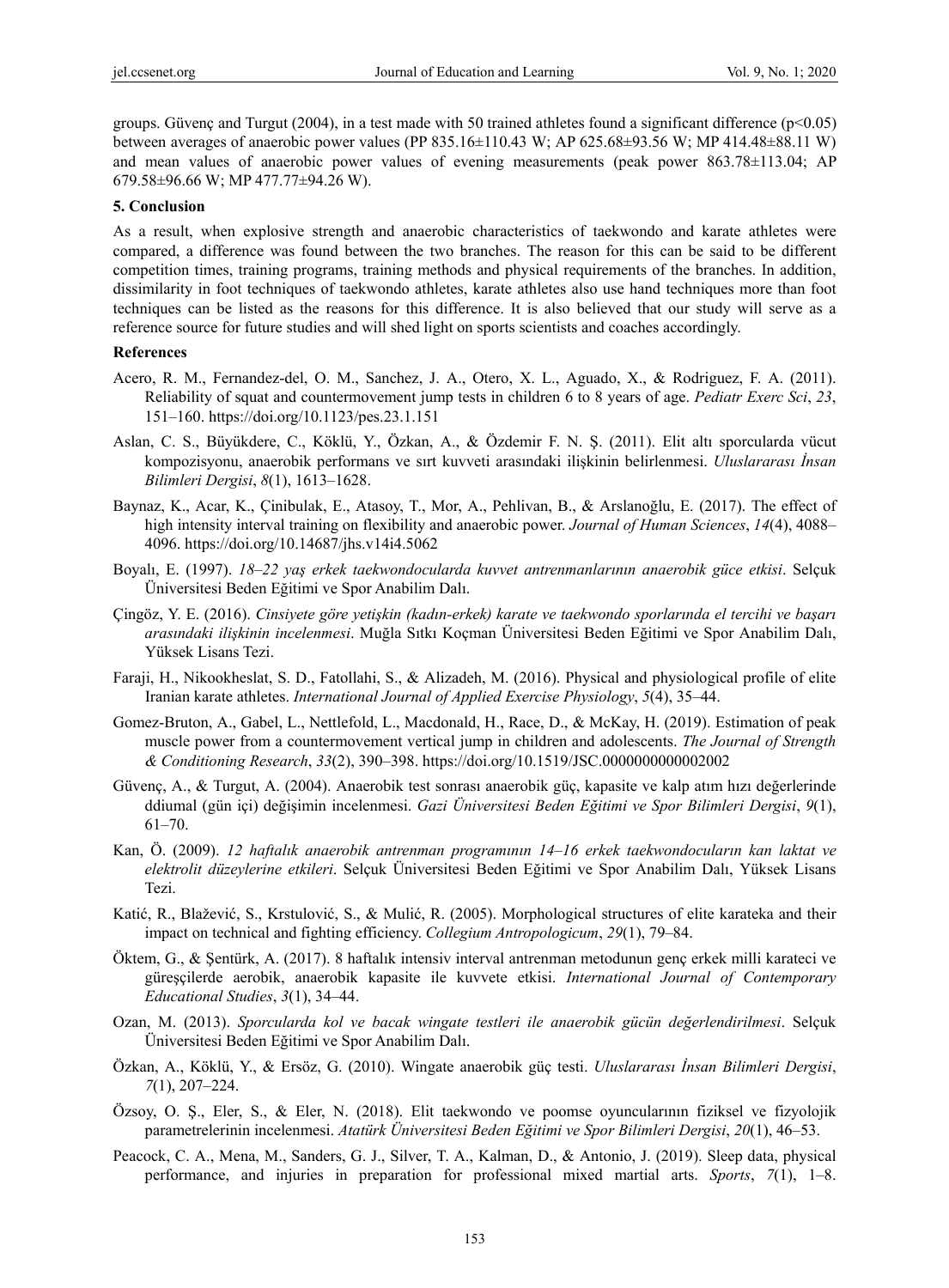https://doi.org/10.3390/sports7010001

- Ramia, V. E. R., García, I. G., & Rivero, L. R. Z. (2019). System of exercises for the preparation in the techinal combination of the double step of the sports practice students one, karate-do. *Universidad & Ciencia*, *8*(1), 122–134.
- Ravier, G., Dugué, B., Grappe, F., & Rouillon, J. D. (2006). Maximal accumulated oxygen deficit and blood responses of ammonia, lactate and pH after anaerobic test: A comparison between international and national elite karate athletes. *International Journal of Sports Medicine*, *27*, 810–817. https://doi.org/10.1055/s-2005-872965
- Roschel, H., Batista, M., Monteiro, R., Bertuzzi, R. C., Barroso, R., Loturco, I., … Franchini, E. (2009). Association between neuromuscular tests and kumite performance on the brazilian karate national team. *Journal of Sports Science & Medicine*, *8*(CSSI 3), 20–24.
- Savaş, S., & Uğraş, A. (2014). Sekiz haftalık sezon öncesi antrenman programının üniversiteli erkek boks, taekwondo ve karate sporcularının fiziksel ve fizyolojik özellikleri üzerine olan etkileri. *Gazi Eğitim Fakültesi Dergisi*, *24*(3), 257–274.
- Seo, M. W., Jung, H. C., Song, J. K., & Kim, H. B. (2015). Effect of 8 weeks of pre-season training on body composition, physical fitness, anaerobic capacity, and isokinetic muscle strength in male and female collegiate taekwomdo athletes. *Journal of Exercise Rehabilitation*, *11*(2), 101–107. https://doi.org/10.12965/jer.150196
- Seong-Kon, C. (2018). International journal of sport the process of karate's adoption as formal game for the Tokyo Olympic games and its prospects. *International Journal of Sports*, *3*(2), 10–15. https://doi.org/10.22471/sport.2018.3.2.10
- Suna, G., Beyleroğlu, M., & Hazar, K. (2016). Comparison of aerobic, anaerobic power features basketball and handball team players. *Niğde University Journal of Physical and Sport Sciences*, *10*(3), 379–385.
- Suna, G., & Kumartaşlı, M. (2017). Investigating aerobic, anaerobic combine technical trainings' effects on performance in tennis players. *Universal Journal of Educational Research*, *5*(1), 113–120. https://doi.org/10.13189/ujer.2017.050114
- Taşkın, M., & Akkoyunlu, Y. (2016). Effect of anaerobic power on quickness in women national taekwondo athletes. *Science, Mowement and Health*, *16*(2), 701–705.
- Turgut, E. (2016). *Ortaöğretimde öğrenim gören karatecilerin stresle başa çıkma yollarının incelenmesi*. Bartın Üniversitesi, Beden Eğitimi ve Spor Öğretmenliği Anabilim Dalı, Yüksek Lisans Tezi.
- Türkeri, C. (2007). *İki ayrı karate tekniğinin antropometrik ve biyomekanik açıdan incelenmesi*. Çukurova Üniversitesi, Beden Eğitimi ve Anabilim Dalı, Doktora Tezi.
- Turna, B., Gençtürk, B., & Bulduk, Y. (2019). Pap Uygulamalarının Genç Erkek Futbolcularda Bazı Performans Parametreleri Üzerine Etkisinin İncelenmesi. An Investigation of The Effect of Post-Activation Potentiation on Some Performance Parameters in Young Male Soccer Players. *Mediterranean Journal of Humanities*, *IX*(1), 335–347. https://doi.org/10.13114/MJH.2019.467
- Turna, B., & Kılınç, F. (2016). Examining the Relation Between the Performance Levels of the Footballers and the Data Obtained with the Routine "Combined Performance Analyses". *US-China Education Review*, *6*(11), 657–668. https://doi.org/10.17265/2161-623X/2016.11.005
- Üstündağ, B., Kocahan, T., Tortu, E., Karaman, G., & Deliceoğlu, G. (2017). Farklı branşlardaki erkek milli takım sporcularının anaerobik güç ve kapasitelerinin incelenmesi. *Gaziantep Üniversitesi Spor Bilimleri Dergisi*, *2*(2), 57–65.
- Wilmore, J. H., & Costill, D. L. (2004). *Physiology of sport and exercise* (3rd ed.). Champaign, IL: Human Kinetics.
- Zagatto, A. M., Beck, W. R., & Gobatto, C. A. (2009). Validity of the running anaerobic sprint test for assessing anaerobic power and predicting short-distance performances. *The Journal of Strength & Conditioning Research*, *23*(6), 1820–1827. https://doi.org/10.1519/JSC.0b013e3181b3df32
- Zupan, M. F., Arata, A. W., Dawson, L. H., Wile, A. L., Payn, T. L., & Hannon, M. E. (2009). Wingate anaerobic test peak power and anaerobic capacity classifications for men and women intercollegiate athletes. *The Journal of Strength & Conditioning Research*, *23*(9), 2598–2604. https://doi.org/10.1519/JSC.0b013e3181b1b21b